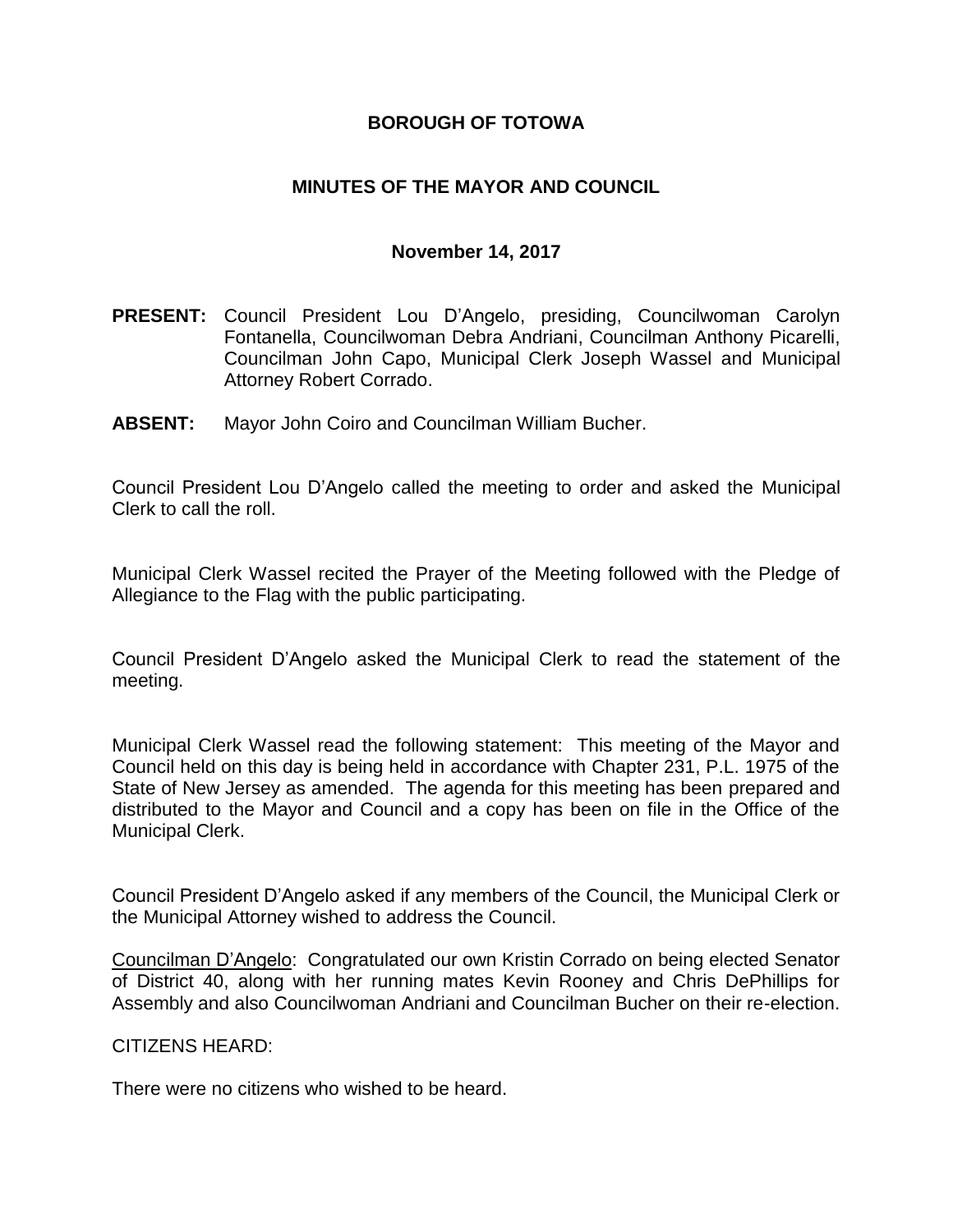There was a motion by Councilwoman Fontanella, seconded by Councilwoman Andriani to approve the Minutes of the Mayor and Council for the meeting of October 24, 2017. On roll call vote, all members of the Council present voted in the affirmative.

## COMMITTEE ON FINANCE:

There was a motion by Councilman Picarelli, seconded by Councilwoman Fontanella to approve Resolution No. 2017-23 for the payment of bills. On roll call vote, all members of the Council present voted in the affirmative.

There was a motion by Councilman Picarelli, seconded by Councilwoman Fontanella to adopt the following resolution to effectuate the redemption of Tax Sale Certificate #17- 00002 for 268 Grant Avenue, Block 116, Lot 4. On roll call vote, all members of the Council present voted in the affirmative.

#### RESOLUTION

Certificate of Sale #17-00002 Block 116, Lot 4

Property: 268 Grant Ave., Totowa, New Jersey Owner: McDonald Kelly & Jay Trustees

WHEREAS, at the Municipal Tax Sale on October 26, 2017, a lien was sold on Block 116, Lot 4; and

WHEREAS, this lien known as Tax Sale Certificate #17-00002, was sold to US Bank Cust BV002 Trst & Crdtrs at 0% redemption fee and a premium of \$22,000; and

WHEREAS, Builders Title Agency, Inc. and Attorney Jill Dolinsky, on behalf of owners Kelly A & Jay McDonald, Trustees, have effected Redemption of Certificate #17-00002, in the amount of \$6,352.51 as of 11/2/17.

NOW, THEREFORE, BE IT RESOLVED, that the Mayor and Council authorize the Treasurer to issue a check in the amount of \$6,352.51 payable to US Bank Cust BV002 Trst & Crdtrs for the redemption of Tax Sale Certificate #17-00002.

BE IT FURTHER RESOLVED that the Mayor and Council authorize the Treasurer to issue a check in the amount of \$22,000 (premium) to the aforementioned Lien Holder.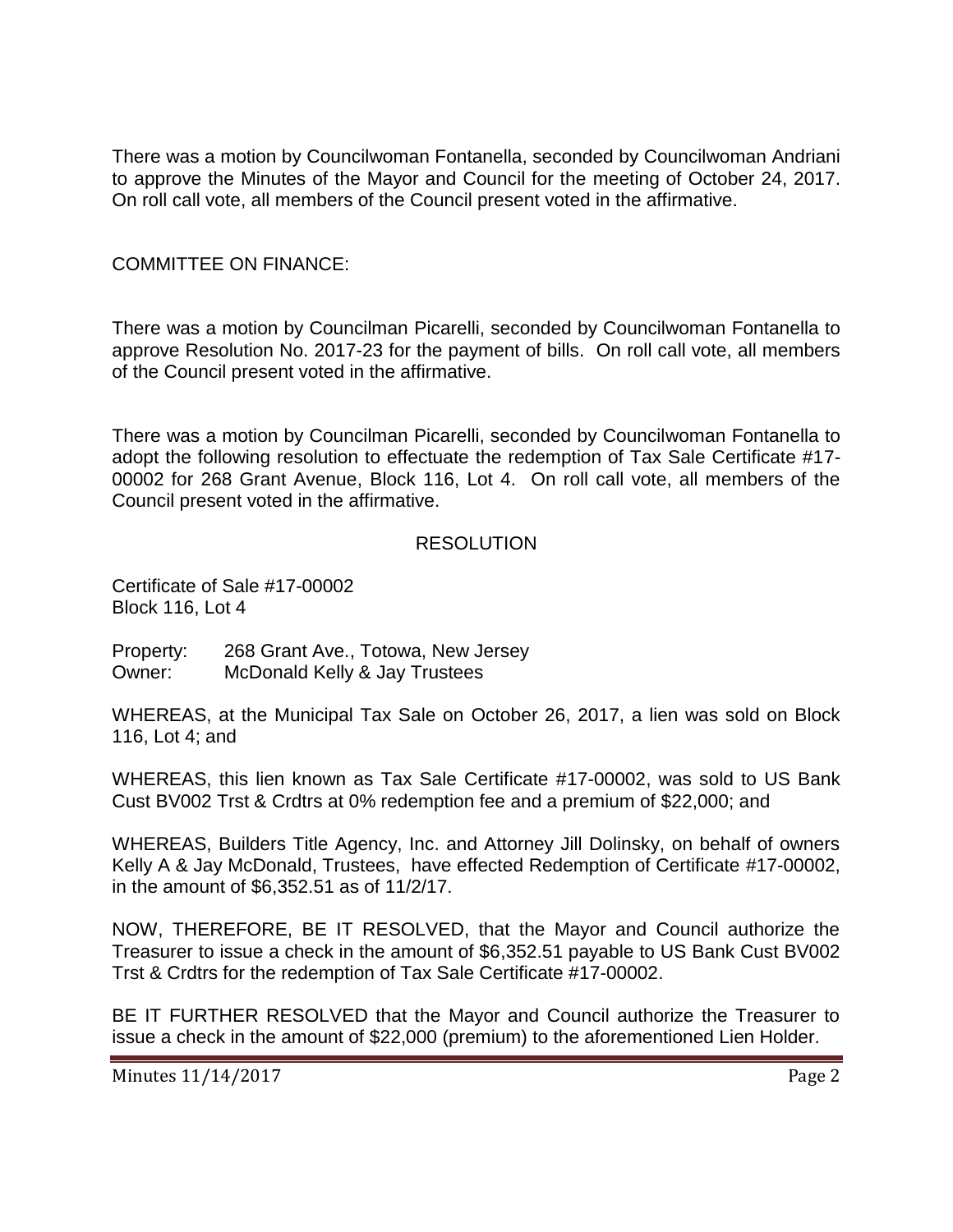There was a motion by Councilman Picarelli, seconded by Councilwoman Fontanella to acknowledge receipt of the Report of Annual Tax Sale held on October 26, 2017 from Tax Collector Elaine Reddin. On roll call vote, all members of the Council present voted in the affirmative.

There was a motion by Councilman Picarelli, seconded by Councilwoman Fontanella to authorize the Borough Attorney to prepare and the Borough Clerk to advertise for the RFP's for 2018 Professional Services. On roll call vote, all members of the Council present voted in the affirmative.

## COMMITTEE ON PUBLIC SAFETY:

There was a motion by Councilwoman Fontanella, seconded by Councilwoman Andriani to adopt the following Resolution Of The Borough Of Totowa Authorizing The Payment Of Terminal Leave Benefits To Mark Ross Aue, Sr. On roll call vote, all members of the Council present voted in the affirmative.

## RESOLUTION NO. 114-2017

### RESOLUTION OF THE BOROUGH OF TOTOWA AUTHORIZING THE PAYMENT OF TERMINAL LEAVE BENEFITS TO MARK ROSS AUE, SR.

WHEREAS, Mark Ross Aue, Sr. began his employment with the Borough of Totowa as a Patrol Officer in the Police Department on October 10, 1984; and

WHEREAS, Mark Ross Aue, Sr. retired from the Borough of Totowa Police Department as a Captain effective August 1, 2017; and

WHEREAS, the policy of the Borough of Totowa is that employees with twenty-five (25) years of service are entitled to a maximum of one hundred thirty (130) days of Terminal Leave to be paid upon retirement; and

WHEREAS, the Terminal Leave amount is calculated at the amount of sick day benefits, not to exceed one hundred thirty (130) days or eighty-seven (87) days for those employees under the Pitman/12 Hour Shift Schedule, at the daily rate of pay of the last twelve (12) months of service upon retirement; and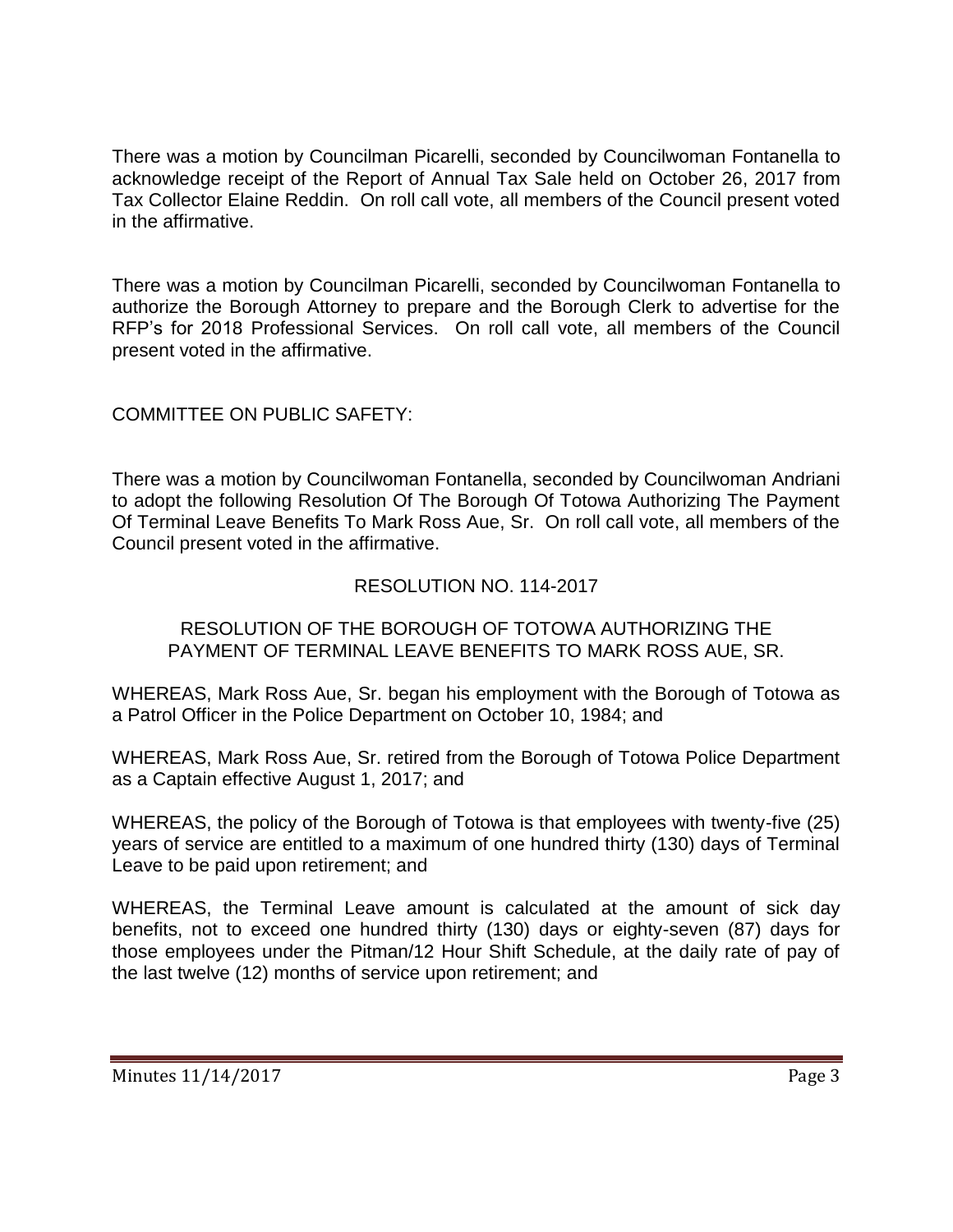WHEREAS, Mark Ross Aue, Sr. has accumulated eighty-seven (87) unused sick days and has completed more than twenty-five (25) years of service as an employee of the Borough of Totowa; and

WHEREAS, Mark Ross Aue, Sr. does hereby waive any other claim and/or claims for any salary, benefits and/or other compensation.

NOW, THEREFORE, BE IT RESOLVED, by the Mayor and Council of the Borough of Totowa that Mark Ross Aue, Sr. is granted eighty-seven (87) days of accumulated sick leave (Terminal Leave) for a total amount of seventy-five thousand nine hundred eightynine and 50/100 Dollars (\$75,989.50). Said monies are given in full and final consideration of any and all claims that Mark Ross Aue, Sr. may have against the Borough of Totowa.

There was a motion by Councilwoman Fontanella, seconded by Councilwoman Andriani to approve payment of the Fire Department Clothing Allowance for 2017. On roll call vote, all members of the Council present voted in the affirmative.

#### COMMITTEE ON PUBLIC WORKS:

There was a motion by Councilman Capo, seconded by Councilman Picarelli to accept the following bids for the 2017 Road Program. On roll call vote, all members of the Council present voted in the affirmative.

| Company<br>Smith-Sondy Asphalt Construction, Co., Inc.<br>Wallington, NJ 07057 | <b>Bid Amount</b><br>\$276,766.30 |
|--------------------------------------------------------------------------------|-----------------------------------|
| New Prince Concrete<br>Hackensack, NJ 07601                                    | \$375,764.00                      |
| Mike Fitzpatrick & Son, Inc.<br>Oak Ridge, NJ 07438                            | \$391,482.50                      |
| Marini Brothers Construction Co., Inc.<br>Hackensack, NJ 07601                 | \$357,789.50                      |
| <b>JTG Construction</b><br>Newark, NJ 07105                                    | \$319,057.50                      |

Minutes 11/14/2017 Page 4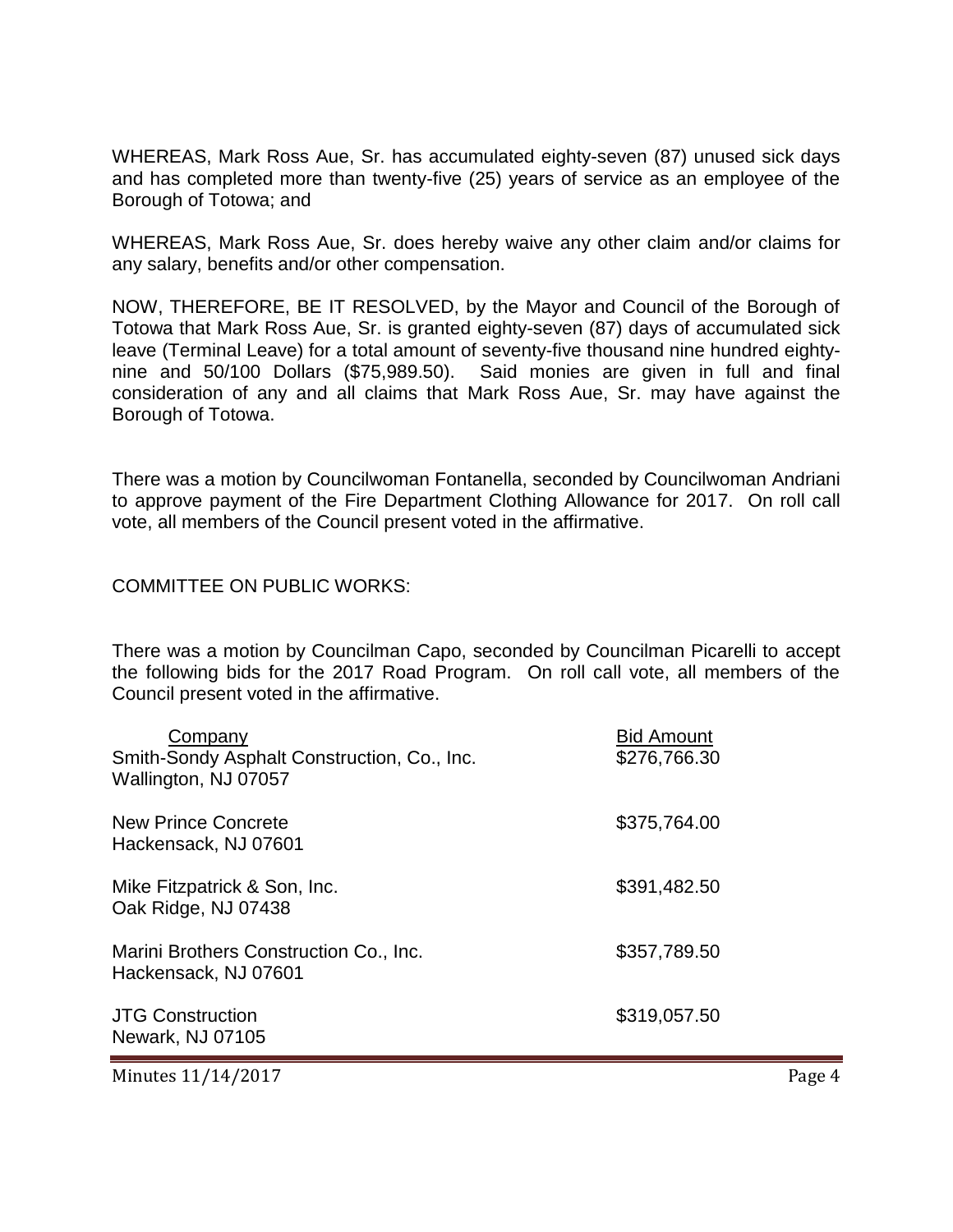| J.A. Alexander, Inc.<br>Bloomfield, NJ 07003                 | \$297,649.14 |
|--------------------------------------------------------------|--------------|
| <b>DLS Contracting</b><br>Fairfield, NJ 07004                | \$317,413.60 |
| D&L Paving Contractors, Inc.<br>Nutley, NJ 07110             | \$324,456.00 |
| Crossroads Pavement Maintenance, LLC<br>Nutley, NJ 07110     | \$306,270.00 |
| American Asphalt & Milling Services, LLC<br>Kearny, NJ 07032 | \$299,344.70 |
| 4 Clean-Up, Inc.<br>North Bergen, NJ 07047                   | \$299,744.50 |

Upon the recommendation of the Committee, there was a motion by Councilman Capo, seconded by Councilman Picarelli to adopt the following resolution to award the contract to the lowest responsible bidder for the 2017 Road Program. On roll call vote, all members of the Council present voted in the affirmative.

## RESOLUTION NO. 115-2017

#### RESOLUTION AWARDING CONTRACT FOR BOROUGH OF TOTOWA 2017 ROAD PROGRAM

WHEREAS, the Municipal Engineer for the Borough of Totowa has recommended various improvements to streets throughout the municipality including sections of Greene Avenue, Carroll Place, Knollwood Road, Craig Court and Heritage Court; and

WHEREAS, by Resolution No. 101-2017 dated August 8, 2017, the Mayor and Council of the Borough of Totowa authorized the Borough of Totowa Municipal Engineer, Richard A. Alaimo Engineering Associates to provide design services, prepare bid documents, assist in the bidding process and supervise construction of the 2017 Road Program; and

WHEREAS, the Mayor and Council of the Borough of Totowa did advertise for receipt of sealed bids in accordance with the specifications entitled "Borough of Totowa, NJDOT Municipal Aid Program, 2017 Road Program, Contract No. 2017-3"; and

Minutes 11/14/2017 Page 5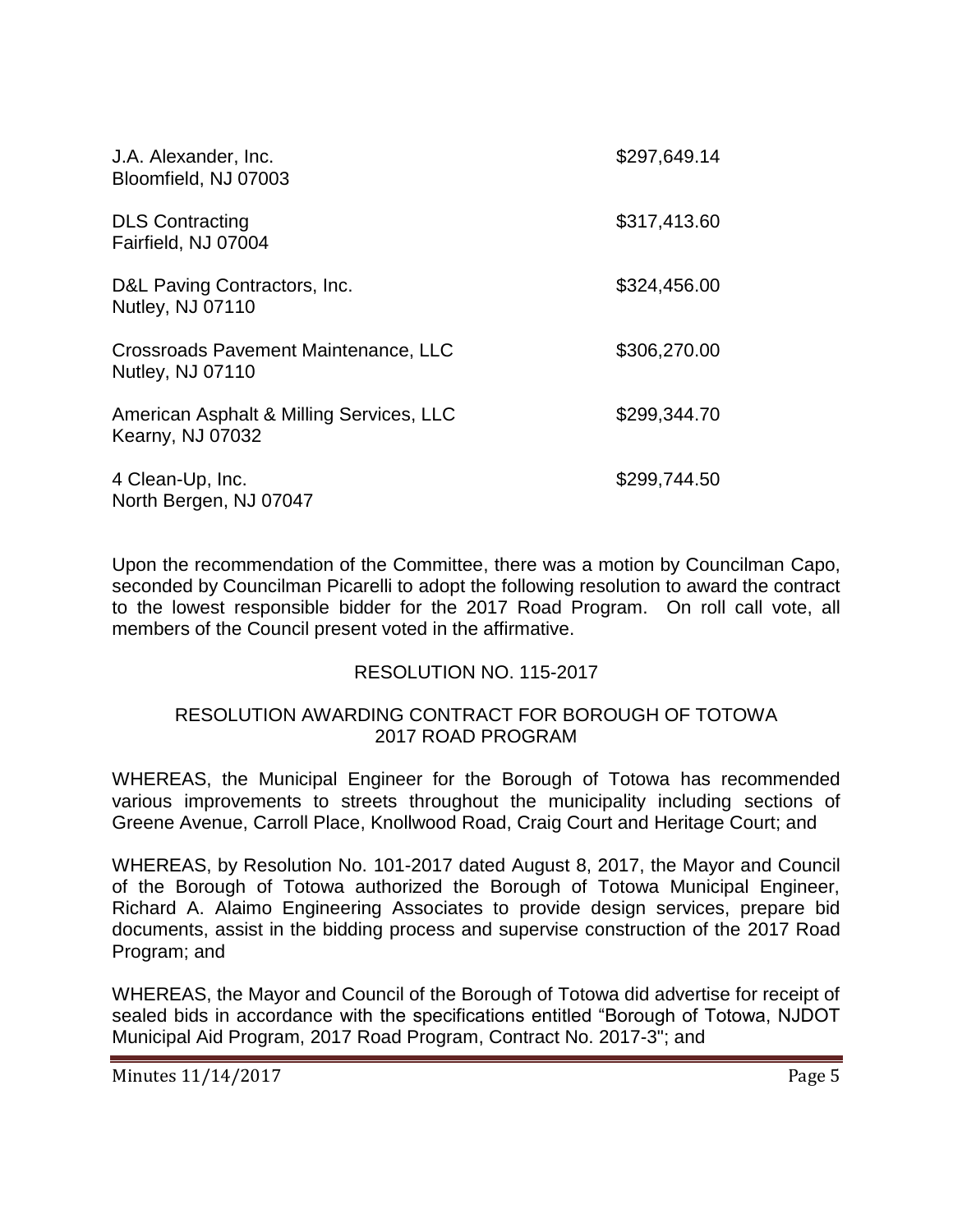WHEREAS, the Borough of Totowa did receive sealed bids at its Municipal Building on November 2, 2017; and

WHEREAS, the apparent low bid was submitted by Smith-Sondy Asphalt Construction Co., Inc., 150 Anderson Avenue, Wallington, New Jersey 07057 in the amount of \$276,766.30, a copy of which is on file in the office of the Borough of Totowa Municipal Clerk; and

WHEREAS, the Municipal Engineer has reviewed the bids submitted and advised that the bid price submitted by Smith-Sondy Asphalt Construction Co., Inc. is 17.7% below his estimate and further advised that the contractor is capable of completing the project; and

WHEREAS, the Mayor and Council of the Borough of Totowa have determined that the bid submitted by Smith-Sondy Asphalt Construction Co., Inc. be accepted as the lowest responsible bid.

NOW, THEREFORE, BE IT RESOLVED, that the Mayor and Council of the Borough of Totowa do hereby accept the bid of Smith-Sondy Asphalt Construction Co., Inc. for the 2017 Road Program as the lowest responsible bid for the total sum of \$276,766.30.

BE IT FURTHER RESOLVED, that the Municipal Council of the Borough of Totowa does hereby authorize the Mayor and Municipal Clerk to execute any and all necessary instruments relating thereto.

There was a motion by Councilman Capo, seconded by Councilman Picarelli to adopt the following Resolution To Authorize The Purchase And Delivery Of One New Landscaping Trailer For The Department Of Public Works. On roll call vote, all members of the Council present voted in the affirmative.

## RESOLUTION NO. 116-2017

### RESOLUTION AUTHORIZING THE PURCHASE AND DELIVERY OF ONE NEW LANDSCAPING TRAILER FOR THE DEPARTMENT OF PUBLIC WORKS

WHEREAS, the Borough of Totowa Department of Public Works ("DPW") Superintendent has requested that a new landscaping trailer be purchased for use by the DPW; and

WHEREAS, the Mayor and Council of the Borough of Totowa have determined that there is a need for a new landscaping trailer; and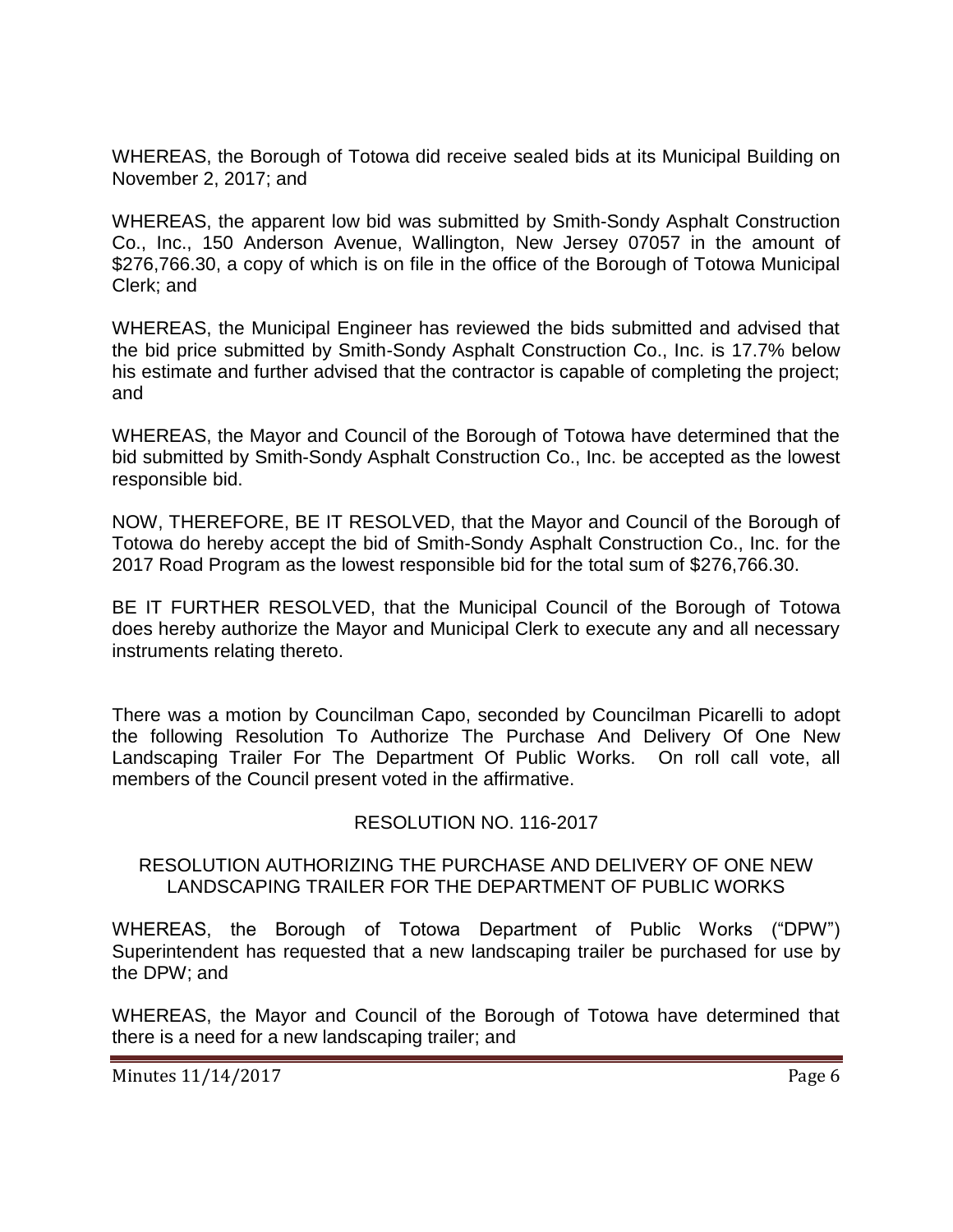WHEREAS, the DPW Superintendent solicited proposals for the purchase and delivery of a new landscaping trailer; and

WHEREAS, Performance Trailers, Inc., 39 Old Ledgewood Road, Flanders, New Jersey 07836 submitted a quote for the purchase and delivery of one H.D. Factory Landscape package and related equipment in the amount of \$8,510.00, a copy of which is on file in the office of the Borough of Totowa Municipal Clerk; and

WHEREAS, the Mayor and Council of the Borough of Totowa desire to authorize the purchase of this H.D. Factory Landscape package and related equipment; and

WHEREAS, pursuant to the applicable New Jersey State laws, the purchase of this landscaping trailer may be authorized without public bidding.

NOW, THEREFORE, BE IT RESOLVED, that the Mayor and Council of the Borough of Totowa do hereby authorize the purchase and delivery of one H.D. Factory Landscape package and related equipment from Performance Trailers, Inc. in the amount of \$8,510.00.

BE IT FURTHER RESOLVED, that the Mayor and Municipal Council of the Borough of Totowa do hereby authorize the Municipal Clerk and DPW Superintendent to execute any and all instruments relating thereto.

COMMITTEE ON ENGINEERING & PUBLIC PROPERTY:

There was a motion by Councilwoman Fontanella, seconded by Councilwoman Andriani to adopt the following Resolution authorizing the Mayor to execute the Statements of Consent—NJDEP Form WQM-003 on behalf of the Borough of Totowa for Kari-Out Company, 690 Union Boulevard, Block 179, Lot 1. On roll call vote, all members of the Council present voted in the affirmative.

## RESOLUTION NO. 117-2017

WHEREAS, Kari-Out Company, 690 Union Boulevard, Totowa, New Jersey, 07512, Block 179, Lot 1 is requesting approval to increase wastewater flow through a recently constructed 6-inch PVC lateral connected to the existing sanitary sewer system within the King Road right of way; and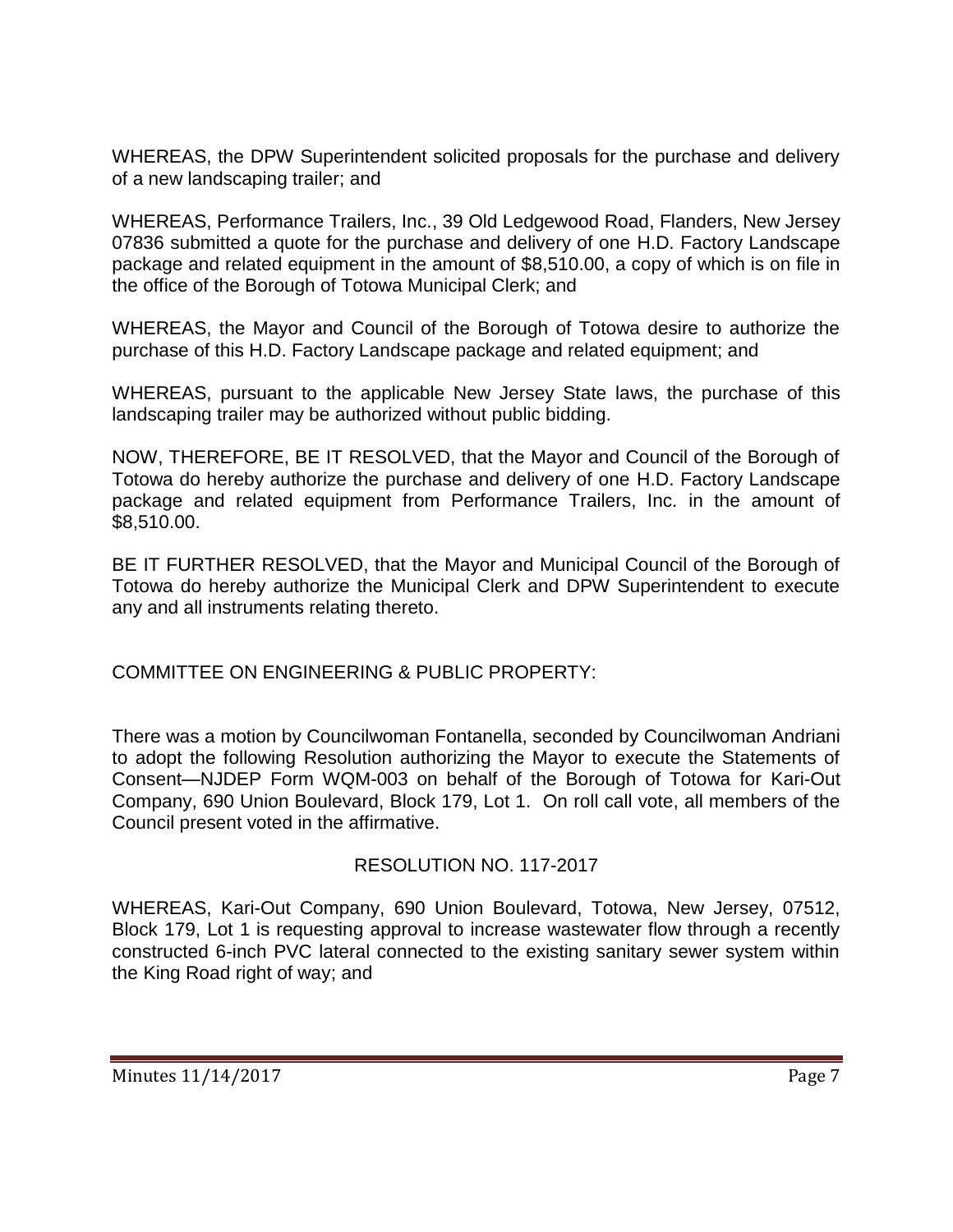WHEREAS, Kari-Out Company is required to apply to the New Jersey Department of Environmental Protection (NJDEP) for a Treatment Works Approval (TWA) permit since the projected average daily flow exceeds 8,000 gallons per day because of wastewater generated by the food processing facility on the property; and

WHEREAS, the projected increased wastewater flow into the existing King Road sanitary sewer system is 9,350 gallons per day; and

WHEREAS, the Treatment Works Approval (TWA) permit application has been reviewed and approved by the Borough Engineer.

NOW, THEREFORE, BE IT RESOLVED, by the Borough Council of the Borough of Totowa, County of Passaic, State of New Jersey that the Mayor of the Borough of Totowa be and is hereby authorized to execute the Statements of Consent – NJDEP Form WQM-003 on behalf of the Borough of Totowa.

COMMITTEE ON LIAISON & INSPECTION:

There was no report.

COMMITTEE ON LEGISLATION & ORDINANCES:

There was a motion by Councilman Capo, seconded by Councilman Picarelli to introduce on first reading and advertise for public hearing the following entitled ordinance. On roll call vote, all members of the Council present voted in the affirmative.

#### **ORDINANCE NO. 12-2017**

**ORDINANCE OF THE BOROUGH OF TOTOWA, IN THE COUNTY OF PASSAIC, NEW JERSEY AUTHORIZING THE FINANCIAL AGREEMENT BETWEEN THE BOROUGH AND THE REDEVELOPER PURSUANT TO THE LOCAL REDEVELOPMENT AND HOUSING LAW, N.J.S.A. 40A:12A-1, ET SEQ.**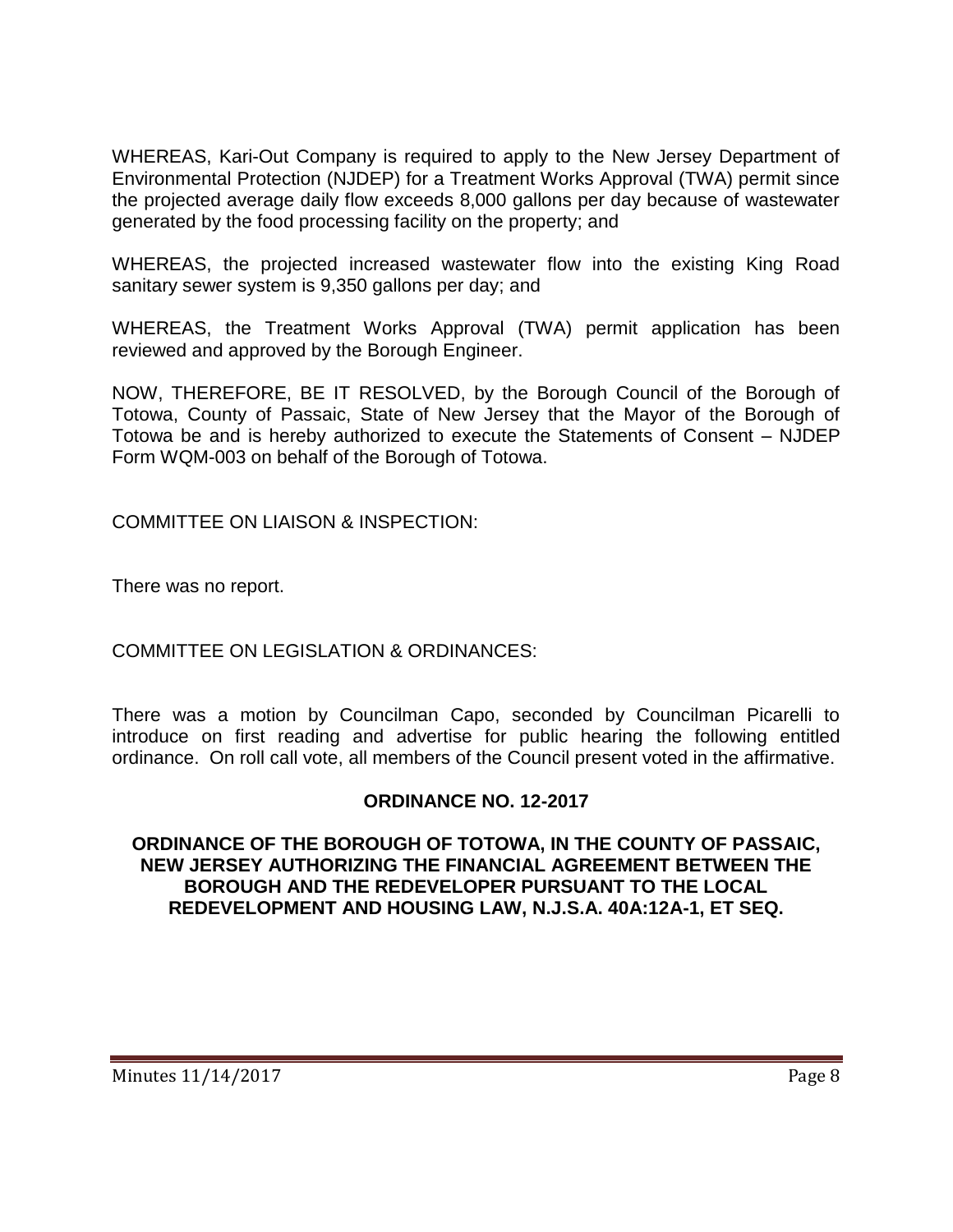There was a motion by Councilman Capo, seconded by Councilman Picarelli to adopt the following Resolution Authorizing An Application To The Local Finance Board Pursuant To N.J.S.A. 40A:12A-29(A)(3) And N.J.S.A. 40A:12A-67(G) In Connection With Not To Exceed \$300,000 Non-Recourse Redevelopment Area Bonds (NJDC Urban Renewal Development Project). On roll call vote, all members of the Council present voted in the affirmative.

## RESOLUTION NO. 118-2017

#### RESOLUTION AUTHORIZING AN APPLICATION TO THE LOCAL FINANCE BOARD PURSUANT TO N.J.S.A. 40A:12A-29(A)(3) AND N.J.S.A. 40A:12A-67(G) IN CONNECTION WITH NOT TO EXCEED \$300,000 NON-RECOURSE REDEVELOPMENT AREA BONDS (NJDC URBAN RENEWAL REDEVELOPMENT PROJECT)

WHEREAS, the Borough of Totowa (the "Borough") desires to make application to the Local Finance Board (the "Board") with respect to a proposed bond resolution authorizing the issuance of not to exceed \$300,000 non-recourse redevelopment area bonds (the "Bonds"), and the pledge of certain payments in lieu of taxes with respect to the repayment thereof, all in connection with the NJDC Urban Renewal LLC redevelopment project, and pursuant to N.J.S.A. 40A:12A-29(a)(3) and N.J.S.A. 40A:12A-67(g); and

WHEREAS, the Borough believes that:

- (a) it is in the public interest to accomplish such purpose; and
- (b) said purpose or improvements are for the health, welfare, convenience or betterment of the inhabitants of the local unit; and
- (c) the amounts to be expended for said purpose or improvements are not unreasonable or exorbitant; and
- (d) the proposal is an efficient and feasible means of providing services for the needs of the inhabitants of the local unit and will not create an undue financial burden to be placed upon the local unit,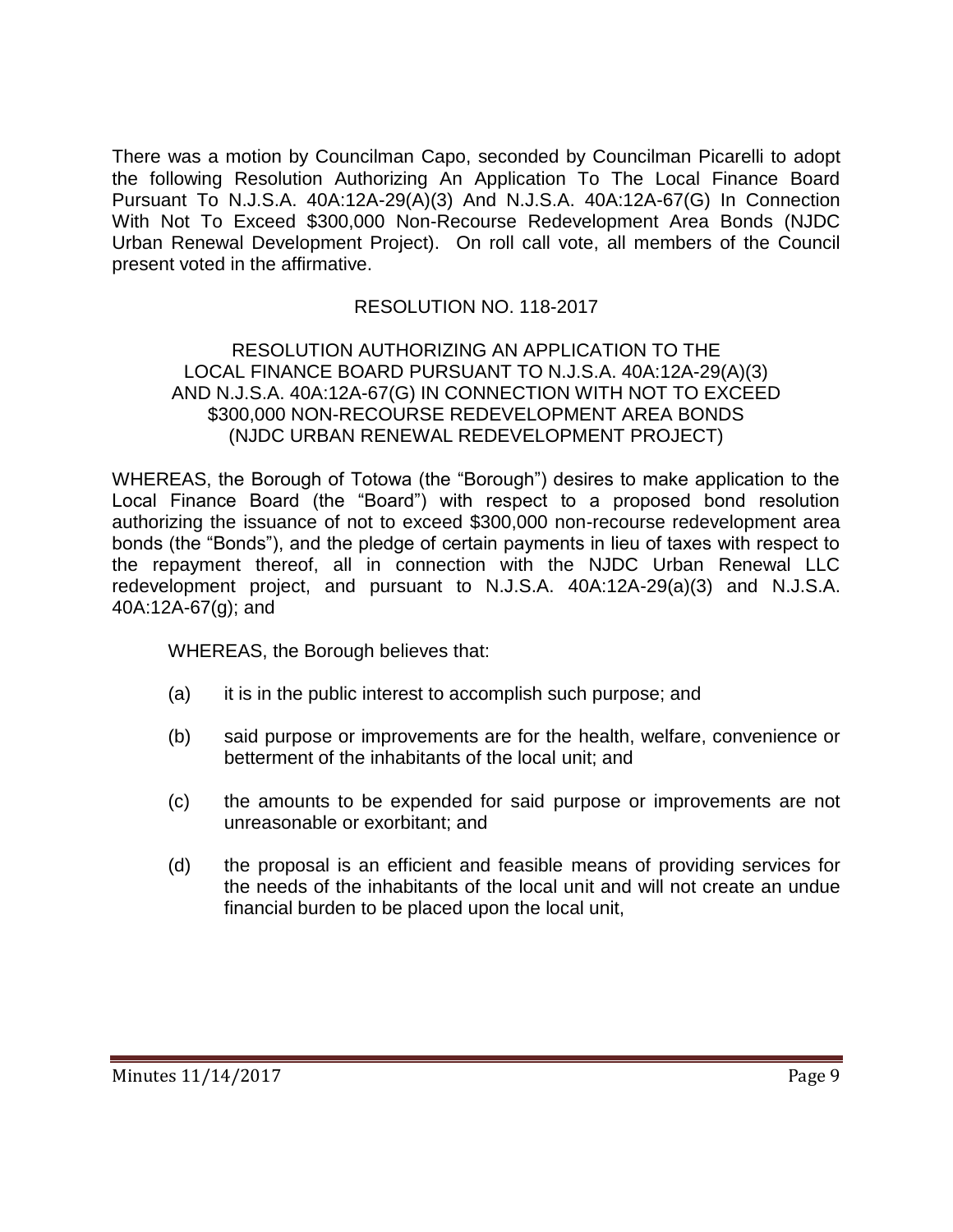NOW, THEREFORE, BE IT RESOLVED, by the Borough Council of the Borough of Totowa as follows:

# I. GENERAL

The aforementioned recitals are incorporated herein as though fully set forth at length.

### II. APPLICATION TO LOCAL FINANCE BOARD APPROVED

- (a) The application to the Local Finance Board is hereby approved, and the Borough's special counsel, McManimon, Scotland & Baumann, LLC, along with other representatives of the Borough, are hereby authorized to prepare and submit the above-referenced application.
- (b) The Local Finance Board is hereby respectfully requested to consider such application and to record its findings, recommendations and/or approvals as the same may be required by law.

### III. SEVERABILITY

If any part of this Resolution shall be deemed invalid, such parts shall be severed and the invalidity thereby shall not affect the remaining parts of this Resolution.

#### IV. AVAILABILITY OF THE RESOLUTION

A copy of this resolution shall be available for public inspection at the offices of the Borough.

## V. EFFECTIVE DATE

This Resolution shall take effect immediately.

There was a motion by Councilman Capo, seconded by Councilman Picarelli to approve Raffle License Application No. 2065 for the St. Joseph's Home for the Elderly of the Little Sisters of the Poor for an Off-Premise 50/50 to be held on March 17, 2018. On roll call vote, all members of the Council present voted in the affirmative.